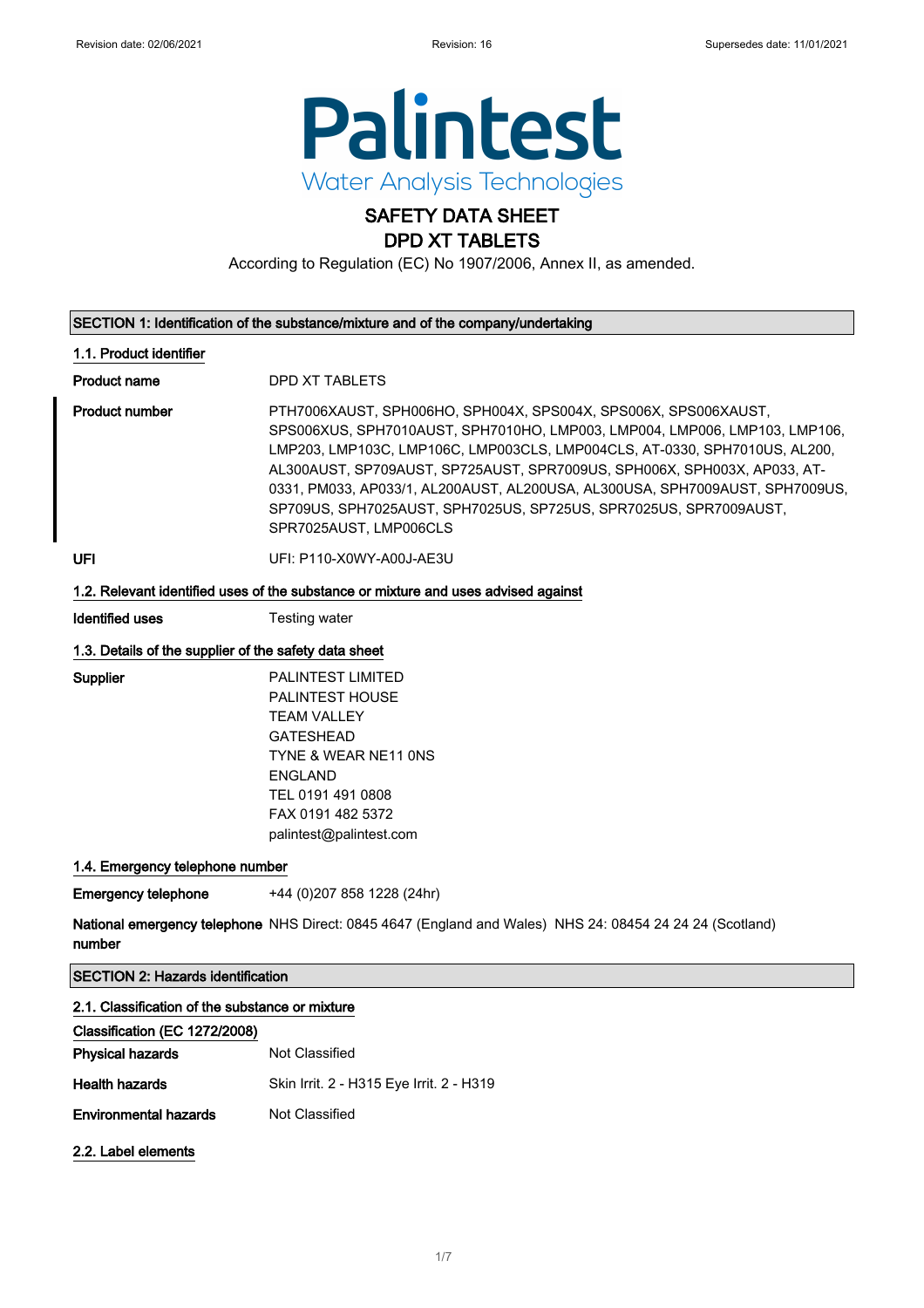### Hazard pictograms



| Signal word                               | Warning                                                                                                                                                                                                                                                                                                                                                                                                                                                                                              |
|-------------------------------------------|------------------------------------------------------------------------------------------------------------------------------------------------------------------------------------------------------------------------------------------------------------------------------------------------------------------------------------------------------------------------------------------------------------------------------------------------------------------------------------------------------|
| <b>Hazard statements</b>                  | H315 Causes skin irritation.<br>H319 Causes serious eye irritation.                                                                                                                                                                                                                                                                                                                                                                                                                                  |
| <b>Precautionary statements</b>           | P264 Wash contaminated skin thoroughly after handling.<br>P280 Wear protective gloves/ protective clothing/ eye protection/ face protection.<br>P302+P352 IF ON SKIN: Wash with plenty of water.<br>P305+P351+P338 IF IN EYES: Rinse cautiously with water for several minutes. Remove<br>contact lenses, if present and easy to do. Continue rinsing.<br>P332+P313 If skin irritation occurs: Get medical advice/ attention.<br>P337+P313 If eye irritation persists: Get medical advice/attention. |
| Supplementary precautionary<br>statements | P101 If medical advice is needed, have product container or label at hand.<br>P <sub>102</sub> Keep out of reach of children.<br>P103 Read label before use.<br>P321 Specific treatment (see medical advice on this label).<br>P362+P364 Take off contaminated clothing and wash it before reuse.<br>P501 Dispose of contents/ container in accordance with local regulations.                                                                                                                       |

#### 2.3. Other hazards

This product does not contain any substances classified as PBT or vPvB.

### SECTION 3: Composition/information on ingredients

# 3.2. Mixtures POTASSIUM IODIDE 30-40% CAS number: 7681-11-0 EC number: 231-659-4 Classification

Acute Tox. 4 - H302 Acute Tox. 4 - H312 Skin Irrit. 2 - H315 Eye Irrit. 2 - H319

The Full Text for all R-Phrases and Hazard Statements are Displayed in Section 16.

### SECTION 4: First aid measures

### 4.1. Description of first aid measures

| General information | Treat symptomatically.                                                                                                                                                                      |
|---------------------|---------------------------------------------------------------------------------------------------------------------------------------------------------------------------------------------|
| <b>Inhalation</b>   | Remove affected person from source of contamination. Move affected person to fresh air at<br>once. Get medical attention.                                                                   |
| Ingestion           | Rinse mouth thoroughly with water. Get medical attention if any discomfort continues.                                                                                                       |
| <b>Skin contact</b> | Remove affected person from source of contamination. Remove contaminated clothing. Wash<br>skin thoroughly with soap and water. Get medical attention if irritation persists after washing. |
| Eye contact         | Remove any contact lenses and open eyelids wide apart. Continue to rinse for at least 15<br>minutes. Get medical attention if irritation persists after washing.                            |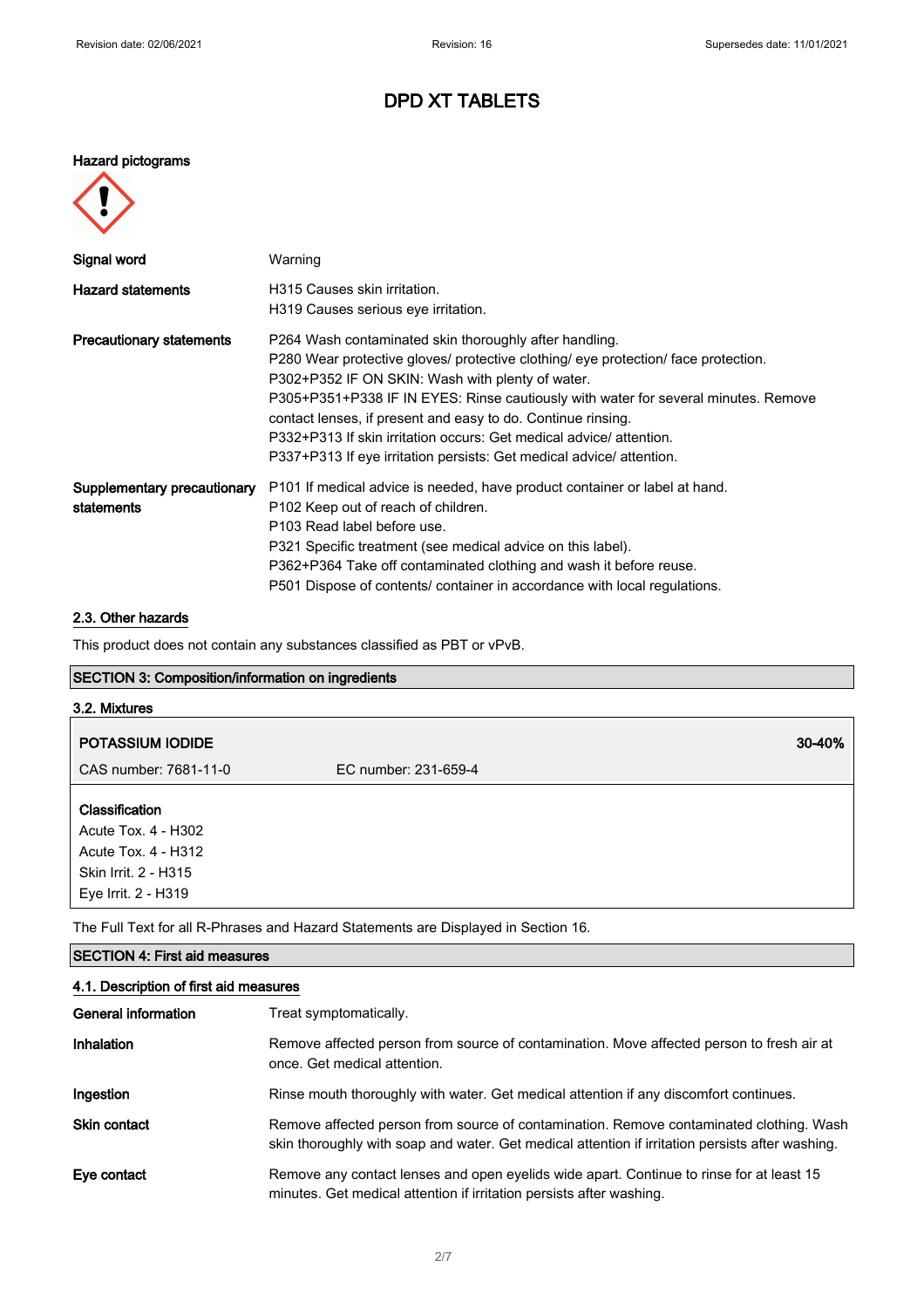### 4.2. Most important symptoms and effects, both acute and delayed

| <b>General information</b>                                        | The severity of the symptoms described will vary dependent on the concentration and the<br>length of exposure.                                                                                                                                                                                                                                                                                                               |  |
|-------------------------------------------------------------------|------------------------------------------------------------------------------------------------------------------------------------------------------------------------------------------------------------------------------------------------------------------------------------------------------------------------------------------------------------------------------------------------------------------------------|--|
| Inhalation                                                        | Irritation of nose, throat and airway.                                                                                                                                                                                                                                                                                                                                                                                       |  |
| Ingestion                                                         | May cause discomfort if swallowed.                                                                                                                                                                                                                                                                                                                                                                                           |  |
| Skin contact                                                      | Skin irritation.                                                                                                                                                                                                                                                                                                                                                                                                             |  |
| Eye contact                                                       | May cause severe eye irritation.                                                                                                                                                                                                                                                                                                                                                                                             |  |
|                                                                   | 4.3. Indication of any immediate medical attention and special treatment needed                                                                                                                                                                                                                                                                                                                                              |  |
| Notes for the doctor                                              | Treat symptomatically.                                                                                                                                                                                                                                                                                                                                                                                                       |  |
| <b>SECTION 5: Firefighting measures</b>                           |                                                                                                                                                                                                                                                                                                                                                                                                                              |  |
| 5.1. Extinguishing media                                          |                                                                                                                                                                                                                                                                                                                                                                                                                              |  |
| Suitable extinguishing media                                      | Use fire-extinguishing media suitable for the surrounding fire.                                                                                                                                                                                                                                                                                                                                                              |  |
| 5.2. Special hazards arising from the substance or mixture        |                                                                                                                                                                                                                                                                                                                                                                                                                              |  |
| Hazardous combustion<br>products                                  | No known hazardous decomposition products.                                                                                                                                                                                                                                                                                                                                                                                   |  |
| 5.3. Advice for firefighters                                      |                                                                                                                                                                                                                                                                                                                                                                                                                              |  |
| Protective actions during<br>firefighting                         | No specific firefighting precautions known.                                                                                                                                                                                                                                                                                                                                                                                  |  |
| <b>SECTION 6: Accidental release measures</b>                     |                                                                                                                                                                                                                                                                                                                                                                                                                              |  |
|                                                                   | 6.1. Personal precautions, protective equipment and emergency procedures                                                                                                                                                                                                                                                                                                                                                     |  |
| <b>Personal precautions</b>                                       | Wear protective clothing as described in Section 8 of this safety data sheet.                                                                                                                                                                                                                                                                                                                                                |  |
| 6.2. Environmental precautions                                    |                                                                                                                                                                                                                                                                                                                                                                                                                              |  |
| <b>Environmental precautions</b>                                  | Not considered to be a significant hazard due to the small quantities used. However, large or<br>frequent spills may have hazardous effects on the environment.                                                                                                                                                                                                                                                              |  |
| 6.3. Methods and material for containment and cleaning up         |                                                                                                                                                                                                                                                                                                                                                                                                                              |  |
| Methods for cleaning up                                           | Avoid generation and spreading of dust. Collect and place in suitable waste disposal<br>containers and seal securely. Label the containers containing waste and contaminated<br>materials and remove from the area as soon as possible. Flush contaminated area with plenty<br>of water. Wear suitable protective equipment, including gloves, goggles/face shield, respirator,<br>boots, clothing or apron, as appropriate. |  |
| 6.4. Reference to other sections                                  |                                                                                                                                                                                                                                                                                                                                                                                                                              |  |
| Reference to other sections                                       | Wear protective clothing as described in Section 8 of this safety data sheet.                                                                                                                                                                                                                                                                                                                                                |  |
| <b>SECTION 7: Handling and storage</b>                            |                                                                                                                                                                                                                                                                                                                                                                                                                              |  |
| 7.1. Precautions for safe handling                                |                                                                                                                                                                                                                                                                                                                                                                                                                              |  |
| Usage precautions                                                 | Good personal hygiene procedures should be implemented. Avoid inhalation of dust and<br>contact with skin and eyes.                                                                                                                                                                                                                                                                                                          |  |
| 7.2. Conditions for safe storage, including any incompatibilities |                                                                                                                                                                                                                                                                                                                                                                                                                              |  |
| Storage precautions                                               | Store in tightly-closed, original container in a dry, cool and well-ventilated place. Keep<br>separate from food, feedstuffs, fertilisers and other sensitive material.                                                                                                                                                                                                                                                      |  |
| 7.3. Specific end use(s)                                          |                                                                                                                                                                                                                                                                                                                                                                                                                              |  |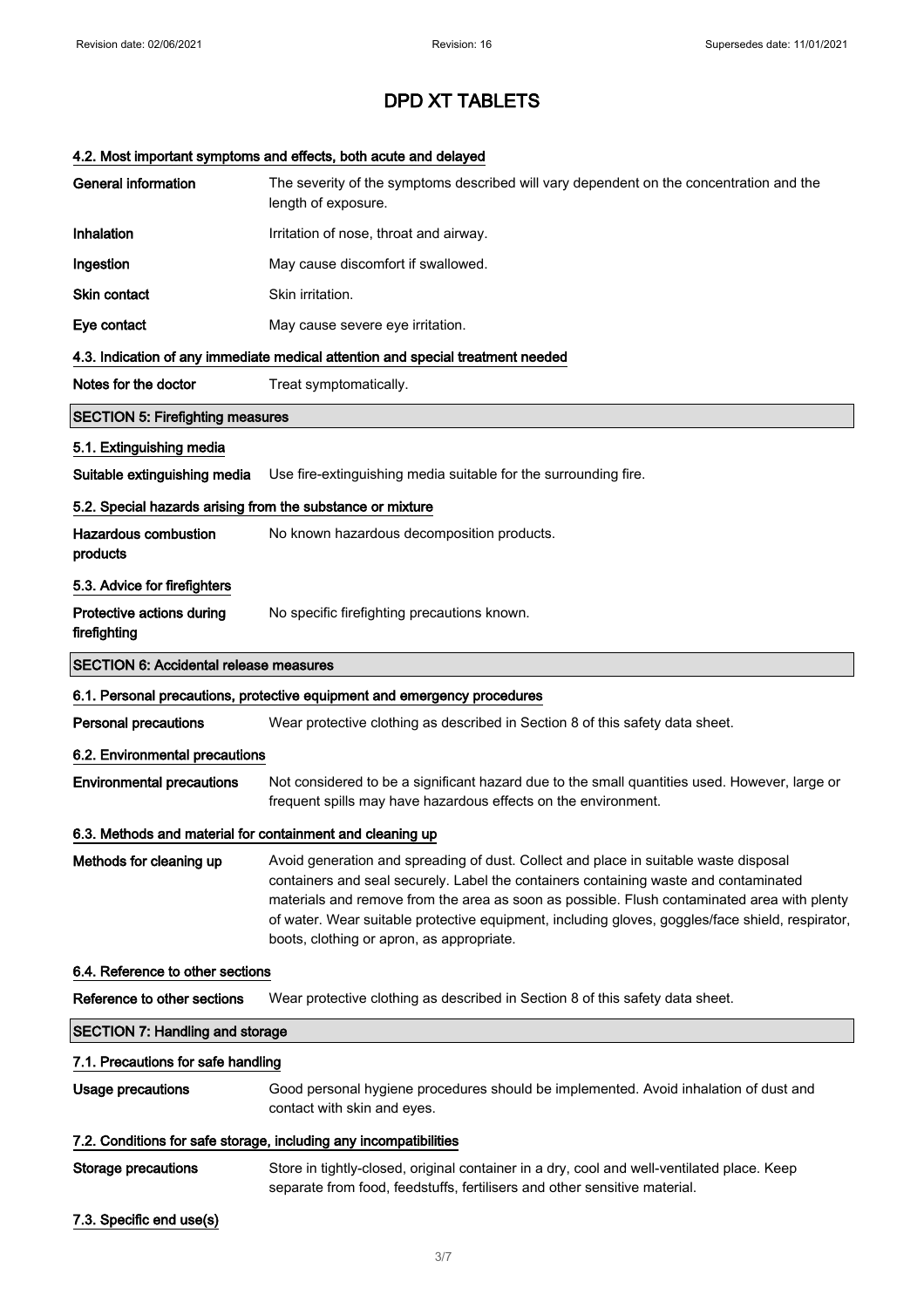| Specific end use(s)                                        | The identified uses for this product are detailed in Section 1.2.                                                                                                                                          |  |  |
|------------------------------------------------------------|------------------------------------------------------------------------------------------------------------------------------------------------------------------------------------------------------------|--|--|
| <b>SECTION 8: Exposure controls/Personal protection</b>    |                                                                                                                                                                                                            |  |  |
| 8.1. Control parameters                                    |                                                                                                                                                                                                            |  |  |
| Ingredient comments                                        | OES = Occupational Exposure Standard. MEL = Maximum Exposure Limit. ACGIH = US<br>Standard.                                                                                                                |  |  |
| 8.2. Exposure controls                                     |                                                                                                                                                                                                            |  |  |
| Protective equipment                                       |                                                                                                                                                                                                            |  |  |
| Eye/face protection                                        | Eyewear complying with an approved standard should be worn if a risk assessment indicates<br>eye contact is possible. The following protection should be worn: Dust-resistant, chemical<br>splash goggles. |  |  |
| Hand protection                                            | Wear protective gloves. It is recommended that gloves are made of the following material:<br>Nitrile rubber.                                                                                               |  |  |
| Other skin and body<br>protection                          | Wear appropriate clothing to prevent any possibility of skin contact.                                                                                                                                      |  |  |
| Hygiene measures                                           | No specific hygiene procedures recommended but good personal hygiene practices should<br>always be observed when working with chemical products.                                                           |  |  |
| <b>Respiratory protection</b>                              | If ventilation is inadequate, suitable respiratory protection must be worn.                                                                                                                                |  |  |
| <b>SECTION 9: Physical and chemical properties</b>         |                                                                                                                                                                                                            |  |  |
| 9.1. Information on basic physical and chemical properties |                                                                                                                                                                                                            |  |  |
| Appearance                                                 | Solid                                                                                                                                                                                                      |  |  |
| Colour                                                     | White.                                                                                                                                                                                                     |  |  |
| Odour                                                      | Odourless.                                                                                                                                                                                                 |  |  |
| Solubility(ies)                                            | Soluble in water.                                                                                                                                                                                          |  |  |
| 9.2. Other information                                     |                                                                                                                                                                                                            |  |  |
| Other information                                          | No data available.                                                                                                                                                                                         |  |  |
| <b>SECTION 10: Stability and reactivity</b>                |                                                                                                                                                                                                            |  |  |
| 10.1. Reactivity                                           |                                                                                                                                                                                                            |  |  |
| Reactivity                                                 | There are no known reactivity hazards associated with this product.                                                                                                                                        |  |  |
| 10.2. Chemical stability                                   |                                                                                                                                                                                                            |  |  |
| <b>Stability</b>                                           | Stable under the prescribed storage conditions.                                                                                                                                                            |  |  |
|                                                            | 10.3. Possibility of hazardous reactions                                                                                                                                                                   |  |  |
| Possibility of hazardous<br>reactions                      | No data available.                                                                                                                                                                                         |  |  |
| 10.4. Conditions to avoid                                  |                                                                                                                                                                                                            |  |  |
| <b>Conditions to avoid</b>                                 | There are no known conditions that are likely to result in a hazardous situation.                                                                                                                          |  |  |
| 10.5. Incompatible materials                               |                                                                                                                                                                                                            |  |  |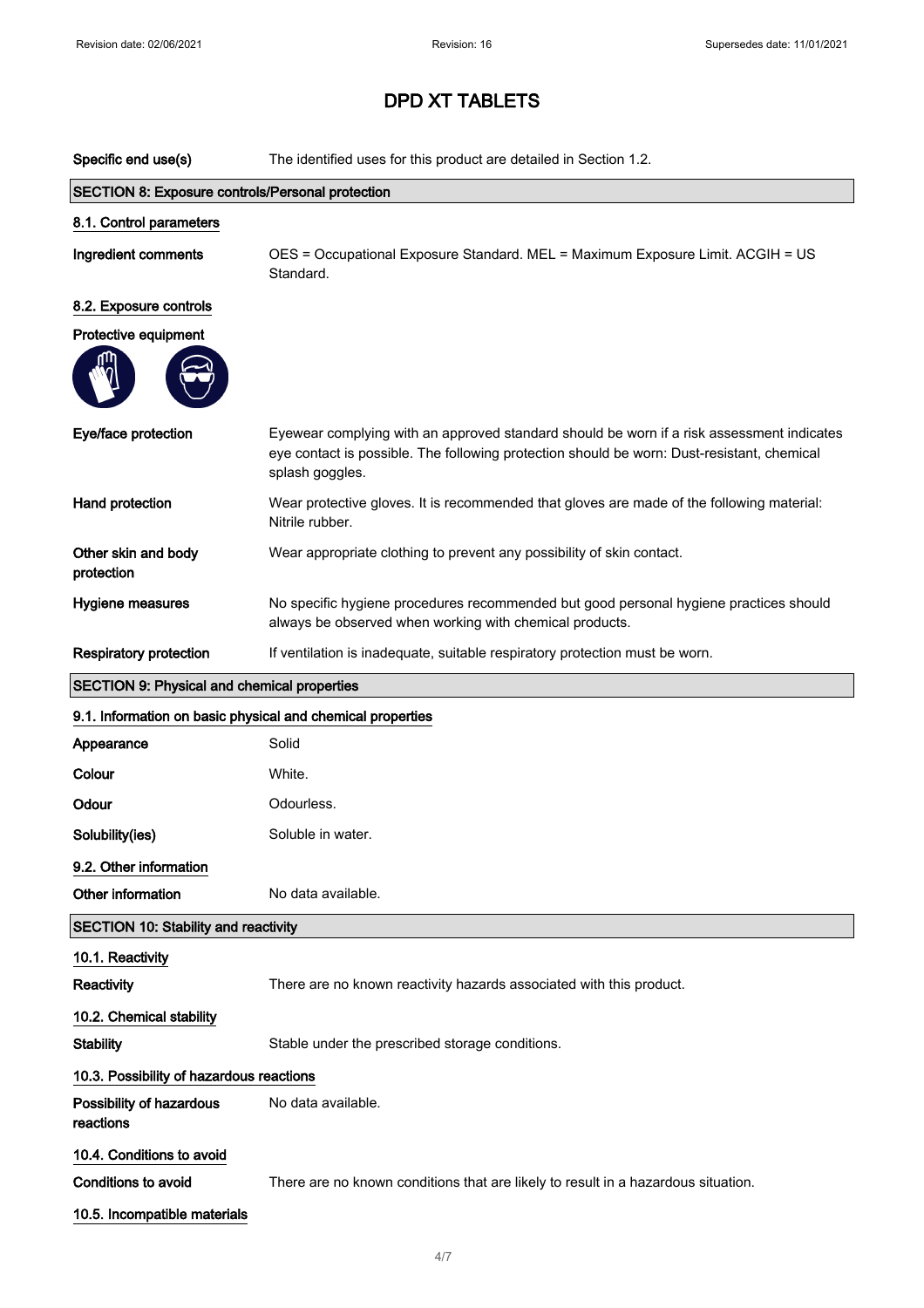| Materials to avoid | No specific material or group of materials is likely to react with the product to produce a |
|--------------------|---------------------------------------------------------------------------------------------|
|                    | hazardous situation.                                                                        |

### 10.6. Hazardous decomposition products

Hazardous decomposition products No known hazardous decomposition products.

### SECTION 11: Toxicological information

| 11.1. Information on toxicological effects |                                                        |
|--------------------------------------------|--------------------------------------------------------|
| <b>Toxicological effects</b>               | May be harmful if swallowed.                           |
| Other health effects                       | Causes skin irritation. Causes serious eye irritation. |
| Acute toxicity - oral                      |                                                        |
| <b>Summary</b>                             | May be harmful if swallowed.                           |
| ATE oral (mg/kg)                           | 2,845.83                                               |
| Acute toxicity - dermal                    |                                                        |
| Summary                                    | Causes skin irritation.                                |
| ATE dermal (mg/kg)                         | 3,130.42                                               |
| Acute toxicity - inhalation                |                                                        |
| Summary                                    | No information available.                              |
| Skin corrosion/irritation                  |                                                        |
| Summary                                    | Causes skin irritation.                                |
| Serious eye damage/irritation              |                                                        |
| Summary                                    | Causes serious eye irritation.                         |
| Carcinogenicity                            |                                                        |
| Summary                                    | No information available.                              |
| Reproductive toxicity                      |                                                        |
| Summary                                    | No information available.                              |
| Inhalation                                 | No information available.                              |
| Ingestion                                  | May be harmful if swallowed.                           |
| Skin contact                               | Causes skin irritation.                                |
| Eye contact                                | Causes serious eye irritation.                         |
| <b>SECTION 12: Ecological information</b>  |                                                        |

Ecotoxicity Not considered to be a significant hazard due to the small quantities used. However, large or frequent spills may have hazardous effects on the environment.

### 12.1. Toxicity

Toxicity **No data available.** 

### 12.2. Persistence and degradability

Persistence and degradability No data available.

### 12.3. Bioaccumulative potential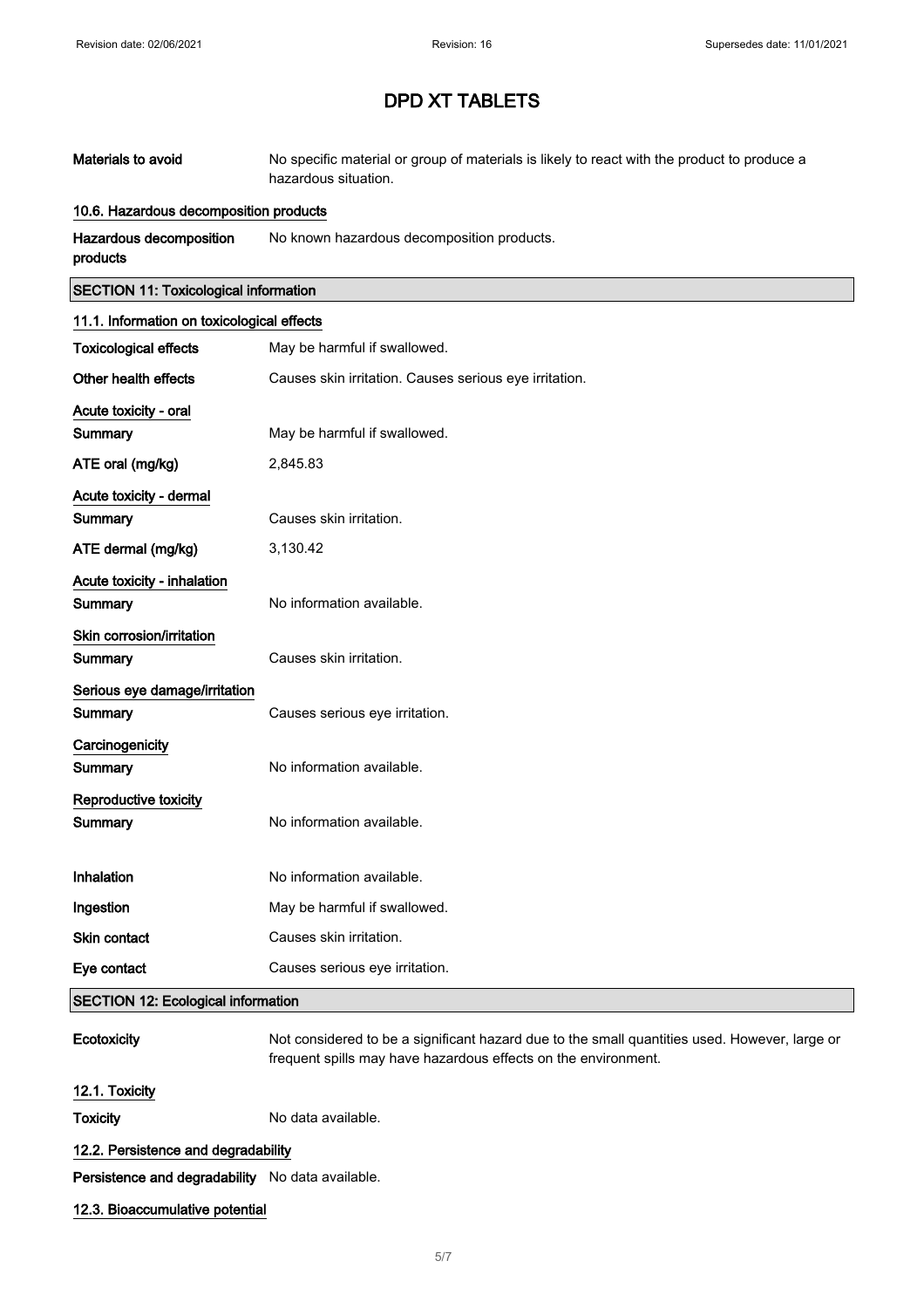| <b>Bioaccumulative potential</b>                                                               | No data available on bioaccumulation.                                                                                                                                                    |
|------------------------------------------------------------------------------------------------|------------------------------------------------------------------------------------------------------------------------------------------------------------------------------------------|
| 12.4. Mobility in soil                                                                         |                                                                                                                                                                                          |
| <b>Mobility</b>                                                                                | The product is soluble in water.                                                                                                                                                         |
| 12.5. Results of PBT and vPvB assessment                                                       |                                                                                                                                                                                          |
| Results of PBT and vPvB<br>assessment                                                          | This substance is not classified as PBT or vPvB according to current EU criteria.                                                                                                        |
| 12.6. Other adverse effects                                                                    |                                                                                                                                                                                          |
| Other adverse effects                                                                          | None known.                                                                                                                                                                              |
| <b>SECTION 13: Disposal considerations</b>                                                     |                                                                                                                                                                                          |
| 13.1. Waste treatment methods                                                                  |                                                                                                                                                                                          |
| <b>Disposal methods</b>                                                                        | Dispose of waste to licensed waste disposal site in accordance with the requirements of the<br>local Waste Disposal Authority.                                                           |
| <b>SECTION 14: Transport information</b>                                                       |                                                                                                                                                                                          |
| General                                                                                        | The product is not covered by international regulations on the transport of dangerous goods<br>(IMDG, IATA, ADR/RID).                                                                    |
| 14.1. UN number                                                                                |                                                                                                                                                                                          |
| Not applicable.                                                                                |                                                                                                                                                                                          |
| 14.2. UN proper shipping name                                                                  |                                                                                                                                                                                          |
| Not applicable.                                                                                |                                                                                                                                                                                          |
| 14.3. Transport hazard class(es)                                                               |                                                                                                                                                                                          |
| No transport warning sign required.                                                            |                                                                                                                                                                                          |
| 14.4. Packing group                                                                            |                                                                                                                                                                                          |
| Not applicable.                                                                                |                                                                                                                                                                                          |
| 14.5. Environmental hazards                                                                    |                                                                                                                                                                                          |
| Environmentally hazardous substance/marine pollutant<br>No.                                    |                                                                                                                                                                                          |
| 14.6. Special precautions for user                                                             |                                                                                                                                                                                          |
| Not applicable.                                                                                |                                                                                                                                                                                          |
|                                                                                                | 14.7. Transport in bulk according to Annex II of MARPOL and the IBC Code                                                                                                                 |
| Transport in bulk according to Not applicable.<br>Annex II of MARPOL 73/78<br>and the IBC Code |                                                                                                                                                                                          |
| <b>SECTION 15: Regulatory information</b>                                                      |                                                                                                                                                                                          |
|                                                                                                | 15.1. Safety, health and environmental regulations/legislation specific for the substance or mixture                                                                                     |
| <b>EU</b> legislation                                                                          | Regulation (EC) No 1272/2008 of the European Parliament and of the Council of 16<br>December 2008 on classification, labelling and packaging of substances and mixtures (as<br>amended). |

### 15.2. Chemical safety assessment

No data available.